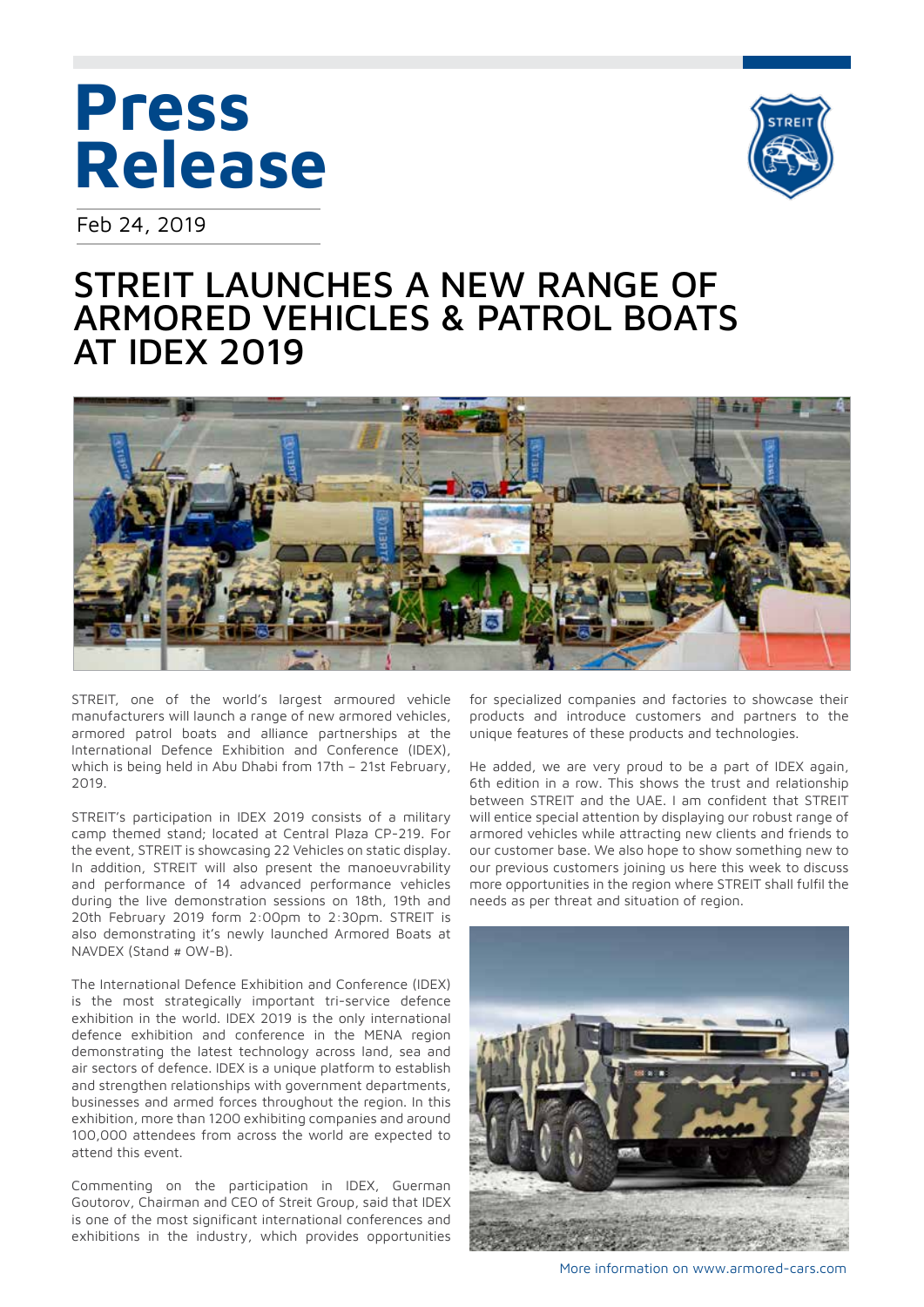# **Press Release**

Feb 24, 2019



### STREIT LAUNCHES A NEW RANGE OF ARMORED VEHICLES & PATROL BOATS AT IDEX 2019



He further added that the Group intends to enter into partnerships with third-parties with relation to the supply of advanced equipment for military vehicles. At STREIT, we focus primarily on identifying and delivering against our customer's needs, while also developing an after-sales support program that ensures our vehicles continue to operate at peak performance long after the warranty period expires. I am excited about the continuous past achievements and look forward to a successful and an exciting start to 2019.

STREIT anticipates their most demanding product line and strong relationship with middle-eastern countries to be a huge success. STREIT's continuous support to military and police forces around the world is the main reason of earning a reputation as a trusted and reliable partner to governments worldwide and considers these factors with confidence that IDEX will bring a huge success to the company.



### About STREIT Group

STREIT Group is one of the world's leading, privately owned armored vehicles manufacturers with 12 state-of-the-art production facilities and 25 offices around the world. We produce a vast range of Armored Personnel Carriers, Cash-In-Transit, luxury and personal protection vehicles which are designed to provide effective protection in high-risks situations for more than 25 years.

More information on www.armored-cars.com

#### For further information & media enquiries, please contact:

Email: marketing@armored-cars.com Phone: +971 7 244 7395 For latest updates, please visit the press room on our website www.armored-cars.com

Follow us on our Social Media channels:

LinkedIn: https://www.linkedin.com/company/streit-group YouTube: https://www.youtube.com/streitarmoredcars Twitter: https://twitter.com/STREITGroupOFL